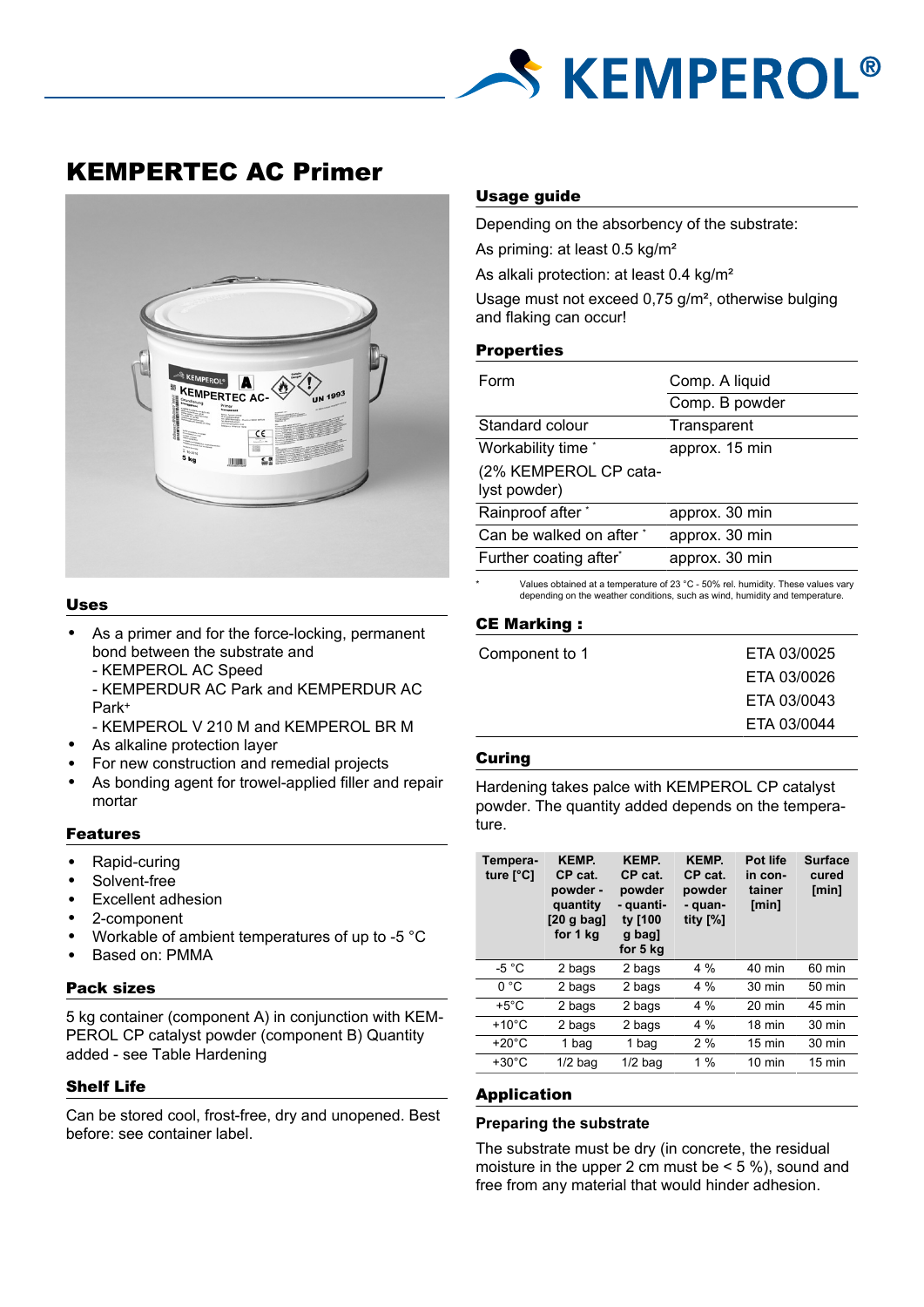

(Prepare the substrate according to Technical Information Tl 21 - Substrate Preparation.)

The priming recommendations should be followed.

Apply only when substrate and ambient temperatures exceed 5 °C and are declining.

Do not apply during rising temperatures.

When executed, the surface temperature must be 3 K above the dew point. If the dew point is undershot, a moisture film, which has a separating effect, can form on the surface to be processed (see Technical Information TI 16).

KEMPERTEC AC primer may only with KEMPEROL CP catalyst powder may be used. The quantity of the catalyst powder must be adapted to the respective material temperature (see Table Hardening

# **Use as a primer**

The KEMPERTEC AC primer must be immediately processed, after mixing with KEMPEROL CP catalyst powder poured on the surface and evenly distributed.Prime evenly in one operation with a nylon roller or a rubber slider until saturation. When using a rubber slider, it is necessary to roll over the surface again with the perlon roller to avoid material accumulation. The next stage can be started after approx. 30 minutes when the primer surface is no longer tacky.

#### **Use as a filling compound**

Before applying the filling compound, apply KEM-PERTEC AC primer.

To compensate any irregularities in the horizontal between 2 and 6 mm, the KEMPERTEC AC primer is mixed with KEMPERTEC KR Quartz Sand Mixture in a ratio of approx. 1: 3 and applied to the prepared and primed substrate.

#### **Use as a repair mortar**

Before applying repair mortar, apply KEMPERTEC AC primer.

To compensate any unevenness, shrinkage holes and small eruptions up to 20 mm depth, the KEMPERTEC AC primer is mixed with the KEMPERTEC KR Quartz Sand Mixture in a ratio of approx. 1: 10. Note that when applying layer thicknesses of more than approx. 2 cm intense heat generation occurs.

This ratio may be varied depending on the particular application and the ambient conditions.

## **Use as an protective alkaline layer / bonding coat**

To protect KEMPEROL waterproofings against alkaline media (Technical Information TI 15 - Alkalinity) or to create a bonding coat apply a coat of KEMPERTEC AC Primer (consumption approx. 0.4 – 0.5 kg/m²).

Scatter KEMCO NQ 0712 Natural Quartz over the entire, still wet layer leaving no gaps (consumption approx.  $0.5 - 1$  kg/m<sup>2</sup>).

## **Job interruptions and further coating:**

Operations must be completed within the next 8 days, otherwise separation effects may occur. To avoid this separation effect, it is recommended to sand the still fresh KEMPERTEC AC primer with KEMCO NQ 0408 Natural Quartz (approx. 2 kg/m²).Otherwise adhesion of subsequent coats cannot be guaranteed and repriming will be necessary.

## **PPE**

Sufficient ventilation is required. The corresponding instructions should be followed.Always wear personal protective equipment (breathing equipment with filter A/ P2, protective gloves, safety goggles). We recommend a hand protection and skin protection plan adapted to the workplace. Clean the tools immediately after use. KEMCO MEK Cleaning Agent.

# **Note**

Please consider the following technical information:

- TI 21 substrate preparation
- TI 22 Application of KEMPEROL/KEMPERDUR AC products
- TI 33 processing of KEMPEROL AC Speed / AC Speed+ sealings at temperatures below +5°C

# Important notice

In poorly ventilated areas flammable vapour might develop in the air.

When using KEMPERTEC AC primer explosion protection is required for working equipment.

The safety data sheets, the labeling of the containers, the hazard warnings and the safety instructions on the containers must be observed during transport, storage and processing. During processing, the Information sheets of the BG-Chemie (Liability Insurance Association of the Chemical Industry) must be observed.

Do not allow into the sewer system or into the ground.

Cannot be used in swimming pools!

Multi-component polyurethane, polyester, epoxy and methyl methacrylate resins react under heat development. After mixing the components, the product must not remain in the mixing container for longer than the workability time. Non-observance may cause heat and smoke development and may, in extreme cases, even result in a fire.

## Disposal

liquid EAK 08 04 09